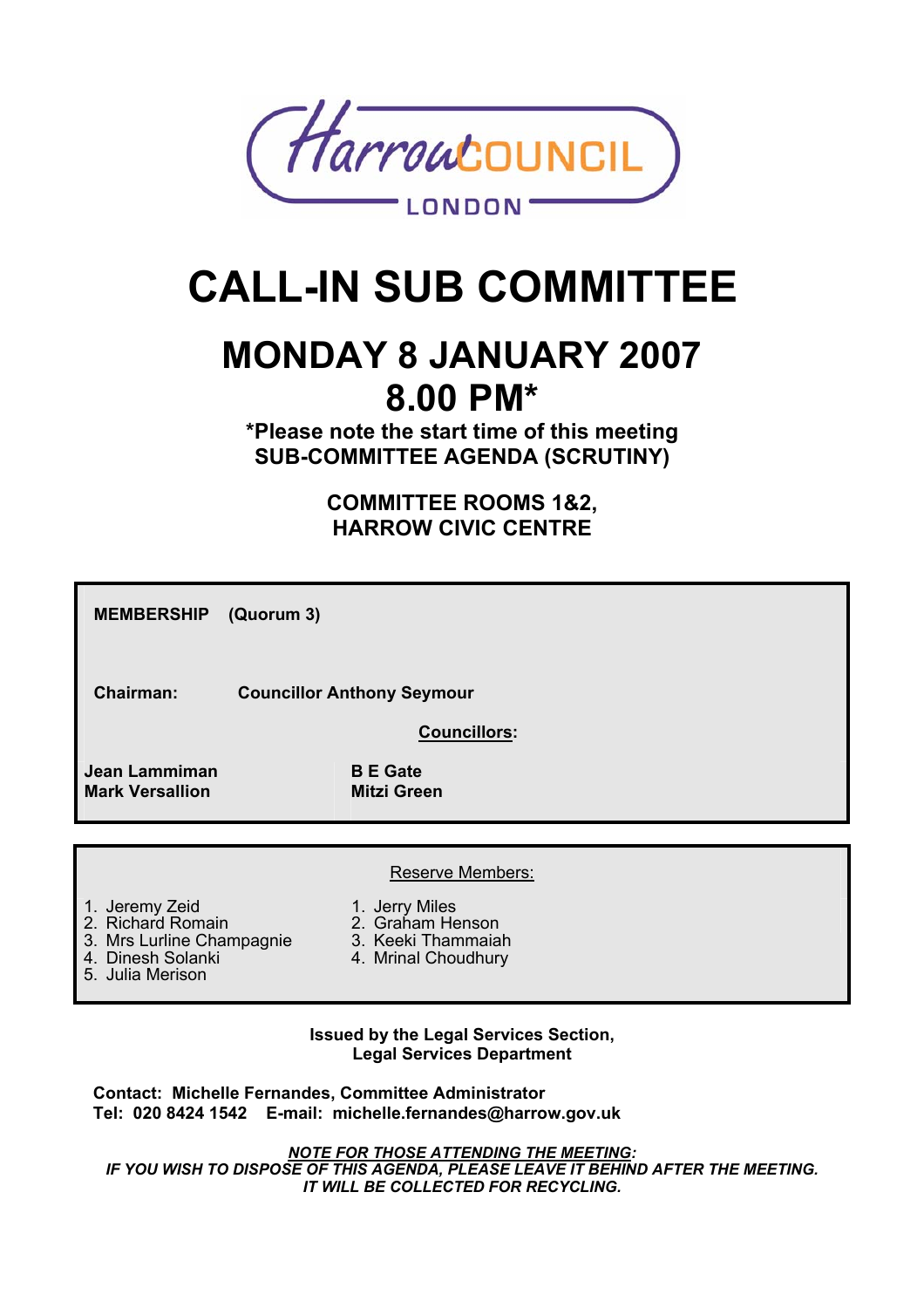# **HARROW COUNCIL**

### **CALL-IN SUB COMMITTEE**

### **MONDAY 8 JANUARY 2007**

### **AGENDA - PART I**

#### 1. **Attendance by Reserve Members:**

To note the attendance at this meeting of any duly appointed Reserve **Members** 

Reserve Members may attend meetings:-

- (i) to take the place of an ordinary Member for whom they are a reserve;
- (ii) where the ordinary Member will be absent for the whole of the meeting; and
- (iii) the meeting notes at the start of the meeting at the item 'Reserves' that the Reserve Member is or will be attending as a reserve;
- (iv) if a Reserve Member whose intention to attend has been noted arrives after the commencement of the meeting, then that Reserve Member can only act as a Member from the start of the next item of business on the agenda after his/her arrival.

#### 2. **Declarations of Interest:**

To receive declarations of personal or prejudicial interests, arising from business to be transacted at this meeting, from:

- (a) all Members of the Committee, Sub Committee, Panel or Forum;
- (b) all other Members present in any part of the room or chamber.

#### 3. **Arrangement of Agenda:**

To consider whether any of the items listed on the agenda should be considered with the press and public excluded on the grounds that it is thought likely, in view of the nature of the business to be transacted, that there would be disclosure of confidential information in breach of an obligation of confidence or of exempt information as defined in Part 1 of Schedule 12A to the Local Government Act 1972 (as amended).

#### 4. **Minutes:**

That the minutes of the meetings held on 22 August and 17 October 2006 be taken as read and signed as correct records.

[Note: The minutes of the above meetings are published on the Council's intranet and website].